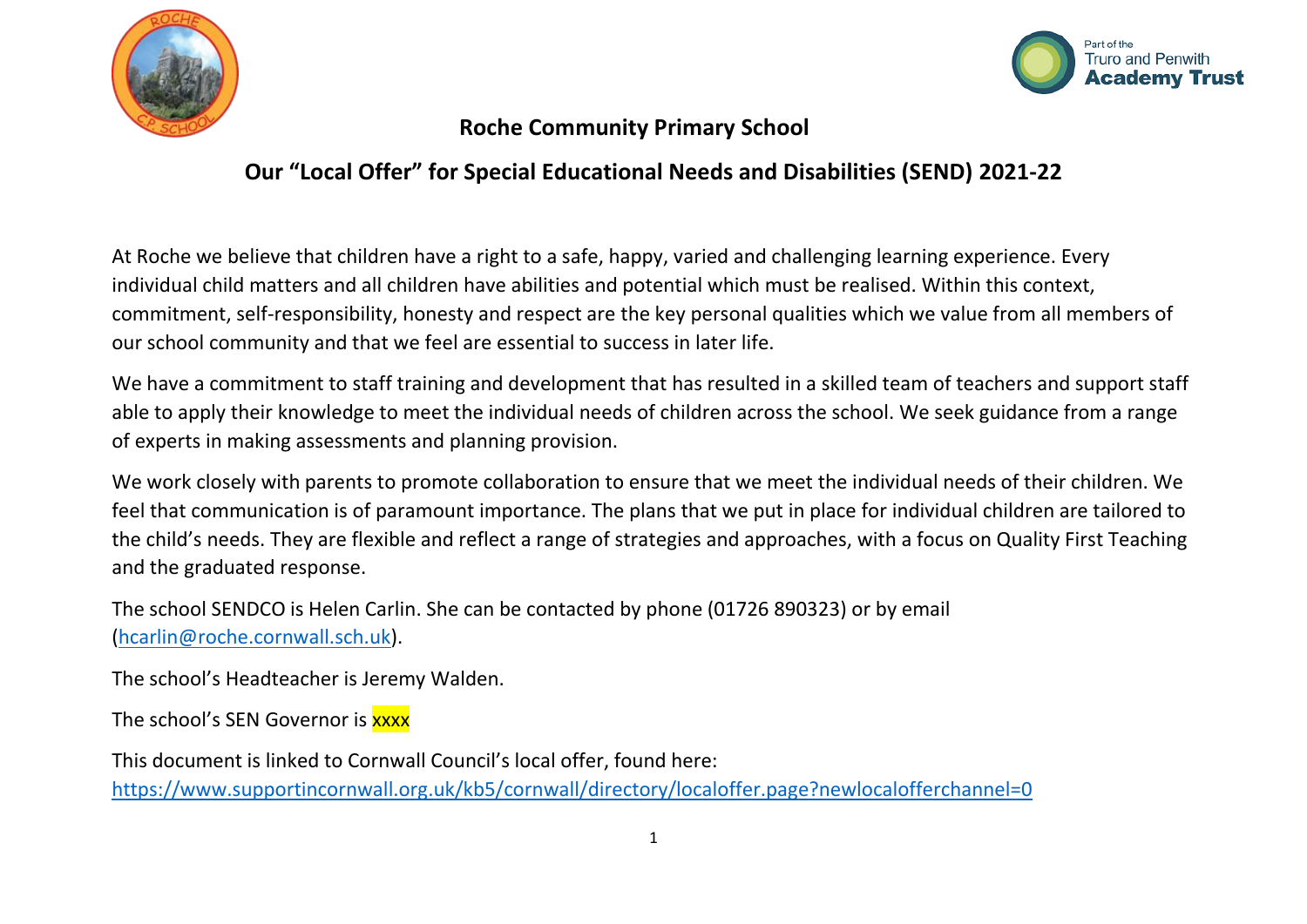



This document will outline the universal provisions Roche Community Primary School has for all children within our school, as well as those specialist provisions aimed at targeted groups and individuals.

The areas below will be outlined within the document:

- 1. Listening to and responding to children and young people
- 2. Partnership with parents and carers
- 3. The curriculum
- 4. Teaching and learning
- 5. Self-help skills and independence
- 6. Health, wellbeing and emotional support
- 7. Social interaction opportunities
- 8. The physical environment (accessibility, safety and positive learning environment
- 9. Transition from year to year and setting to setting
- 10. The SEND qualifications of, and SEND training attended by, our staff
- 11. Services and organisations that we work with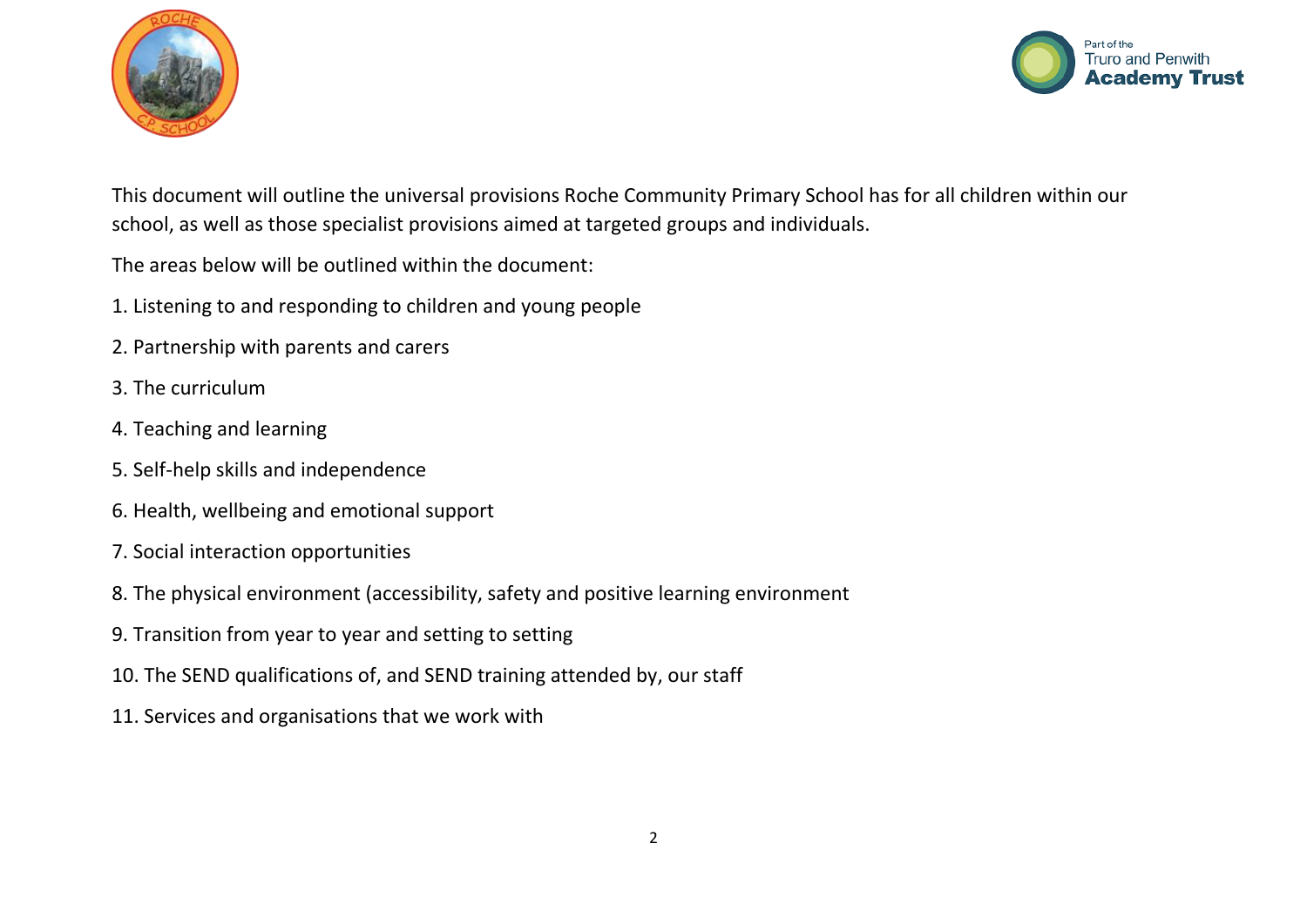



# The level of support and provision offered in our school

# **1. Listening to and responding to children and young people**

| Whole school approaches                              | Additional, targeted support and           | Specialist, individualised support and       |
|------------------------------------------------------|--------------------------------------------|----------------------------------------------|
| The universal offer to all children and YP           | provision                                  | provision                                    |
| 101010101                                            |                                            |                                              |
| Every individual is valued and their opinion is      | Pupils with SEND are included in all       | Where appropriate Early                      |
| respected.                                           | discussion groups.                         | Support/TAC/CIN/CP meetings allow            |
| The pupil voice is represented in all aspects of the | Pupils are encouraged and guided to give   | children to voice their own perceptions      |
| school.                                              | their own opinions.                        | regarding learning/social need.              |
| All children take part in PSHE lessons.              | School council representatives meet with   | Meet and greet                               |
| Every class has two school council representatives   | schools in Cooperative Trust (restrictions | 1:1 specific support.                        |
| (restrictions allowing).                             | allowing).                                 | Individual support is given in line with the |
| Pupil voice is heard through                         | Access to staff trained in emotion         | view of the student                          |
| The school council                                   | coaching.                                  | Pupil's views and opinions are used in       |
| Class discussions                                    | SEND pupils are involved in their termly   | creating a child centred approach to         |
| Pupil conferencing                                   | Catch Me Card Reviews.                     | planning and target setting.                 |
| Questionnaires                                       |                                            | SEND Support documentation is presented      |
| Head boy and girl elections                          |                                            | in a way that is accessible for the pupil.   |
| Assemblies                                           |                                            |                                              |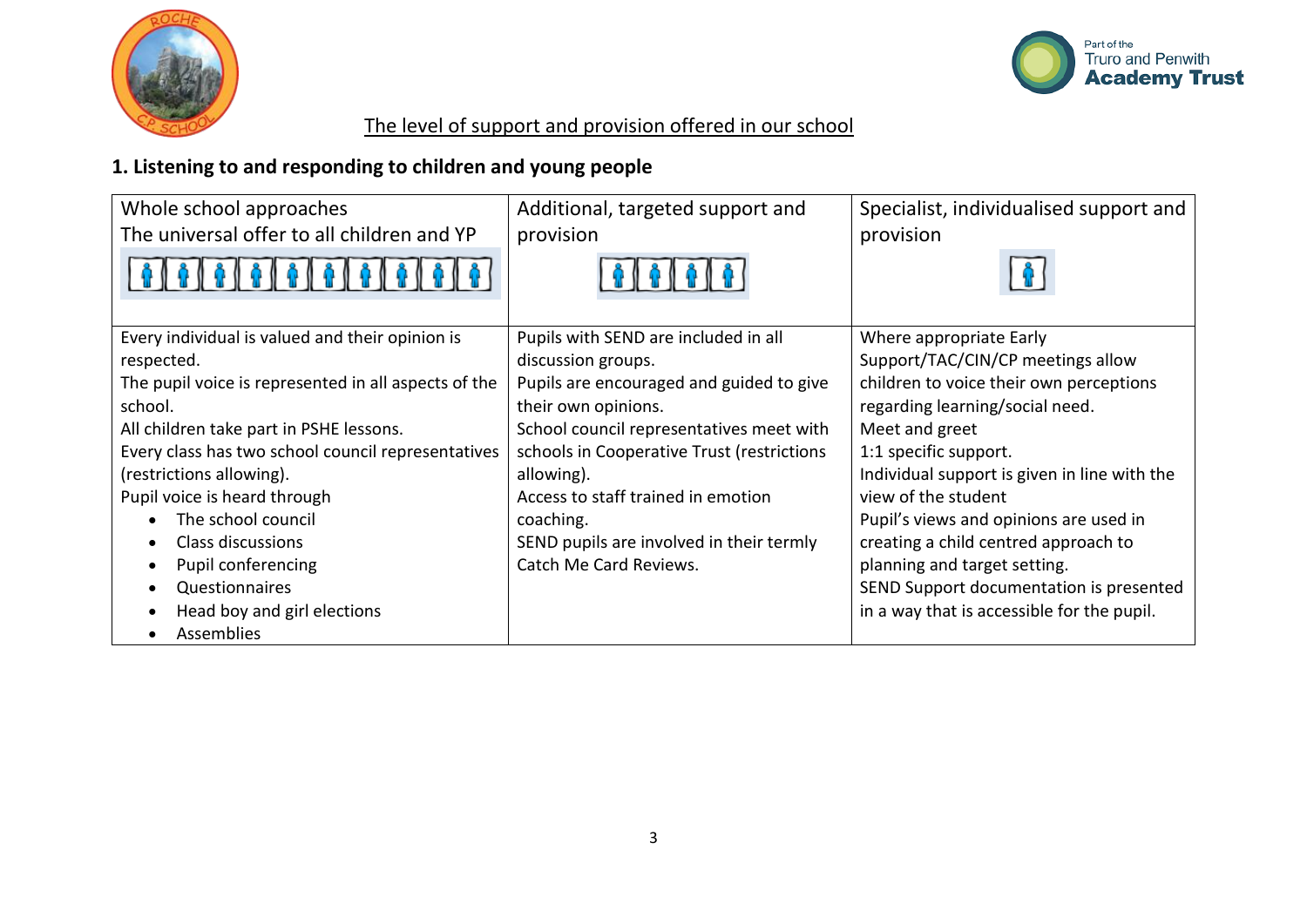



# **2. Partnership with parents and carers**

| Whole school approaches<br>The universal offer to all children and YP                                                                                                                                                                                                                                                                                                                                                                                                                                                                                                                                                                                      | Additional, targeted support and<br>provision                                                                                                                                                                                                                                                                                                                                       | Specialist, individualised support and<br>provision                                                                                                                                                                                                                                                                                                                                                                                                                                                                                                                                                                            |
|------------------------------------------------------------------------------------------------------------------------------------------------------------------------------------------------------------------------------------------------------------------------------------------------------------------------------------------------------------------------------------------------------------------------------------------------------------------------------------------------------------------------------------------------------------------------------------------------------------------------------------------------------------|-------------------------------------------------------------------------------------------------------------------------------------------------------------------------------------------------------------------------------------------------------------------------------------------------------------------------------------------------------------------------------------|--------------------------------------------------------------------------------------------------------------------------------------------------------------------------------------------------------------------------------------------------------------------------------------------------------------------------------------------------------------------------------------------------------------------------------------------------------------------------------------------------------------------------------------------------------------------------------------------------------------------------------|
| The school works in partnership with all parents<br>and carers.<br>Parents and carers of all pupils are invited to<br>attend parent/carer evenings (restrictions<br>allowing).<br>Annual written reports are given to parent/carers<br>Parents/carers know exactly who to contact if<br>they have any concerns.<br>Parents/carers are invited to celebration and cup<br>assemblies (restrictions allowing).<br>The School website provides parents/carers with<br>full information on the school, curriculum and<br>activities available to pupils.<br>We hold an open-door policy.<br>Home/School agreement shared at the start of<br>each academic year. | COVID-19 restrictions allowing:<br>Families are invited to attend<br>$\bullet$<br>after-school activities to support<br>their children.<br>Volunteer parents help within<br>school.<br>Parents are able to contact the school at<br>any time if they have any concerns.<br>SEND parents are invited to share their<br>views by a questionnaire at the end of<br>each academic year. | Parents/carers are supported in attending<br>and are actively involved in all termly<br>meetings and annual reviews.<br>Parent/carer's view are an integral part of<br>the TAC Meetings and SEND reviews.<br>Meetings with head<br>teacher/SENDCO/teacher, as needed.<br>Support from SENDCO to access to outside<br>agencies, such as ASD team, Educational<br>Psychologist, Early Help Hub, and parents<br>actively involved in meetings with outside<br>professionals.<br>All documentation is presented in a format<br>that is accessible to individual parents<br>Parents are encouraged to join in with<br>school trips. |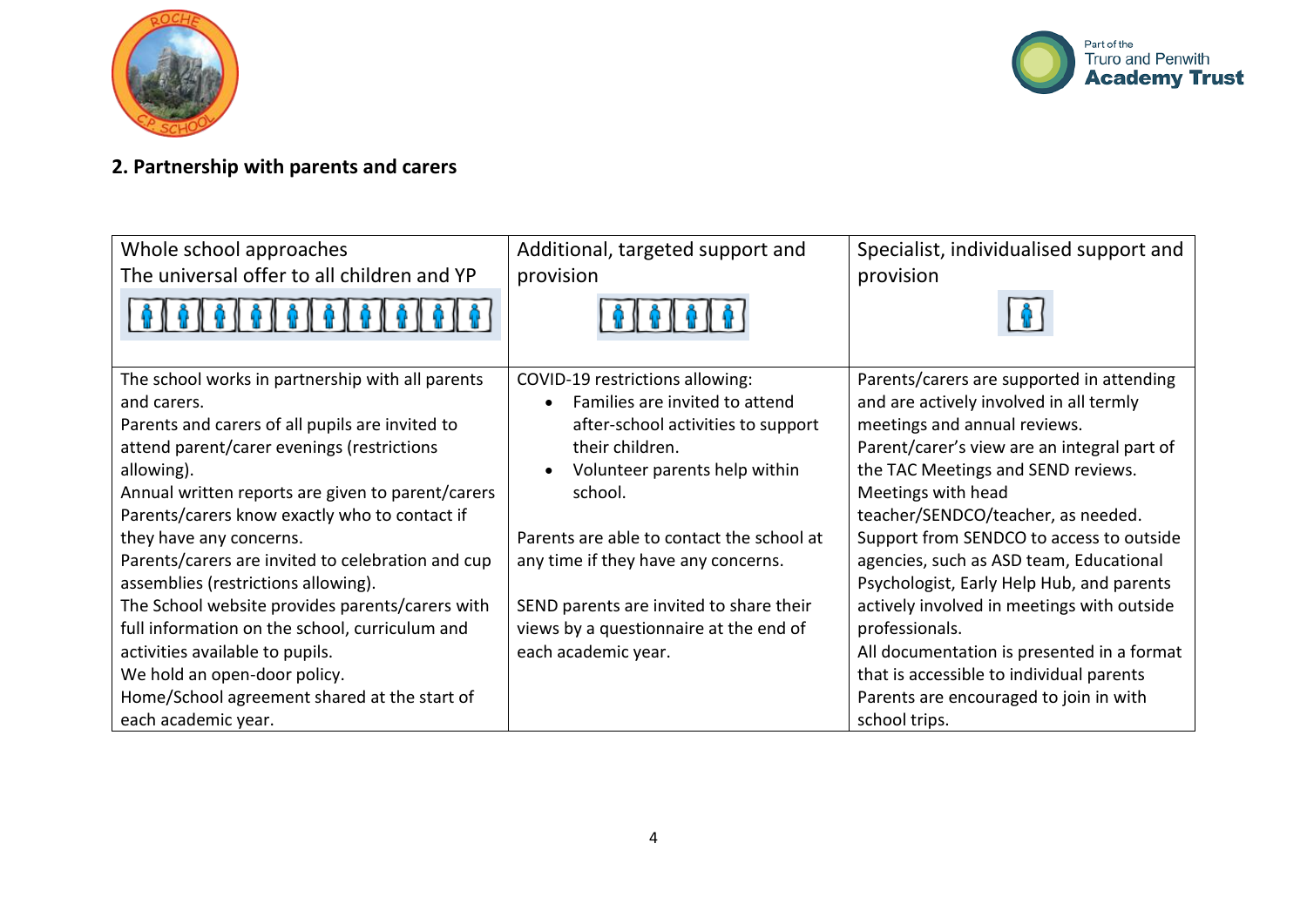



# **3. The Curriculum**

| Whole school approaches                                                                                                                                                                                                                                                                                                                  | Additional, targeted support and                                                                                                                                                                                                                                                                              | Specialist, individualised support and                                                                                                                                                                                                                                                                               |
|------------------------------------------------------------------------------------------------------------------------------------------------------------------------------------------------------------------------------------------------------------------------------------------------------------------------------------------|---------------------------------------------------------------------------------------------------------------------------------------------------------------------------------------------------------------------------------------------------------------------------------------------------------------|----------------------------------------------------------------------------------------------------------------------------------------------------------------------------------------------------------------------------------------------------------------------------------------------------------------------|
| The universal offer to all children and YP                                                                                                                                                                                                                                                                                               | provision                                                                                                                                                                                                                                                                                                     | provision                                                                                                                                                                                                                                                                                                            |
|                                                                                                                                                                                                                                                                                                                                          |                                                                                                                                                                                                                                                                                                               |                                                                                                                                                                                                                                                                                                                      |
| The school follows the National Curriculum (2014)<br>which is designed to ensure the inclusion of all<br>students. The school follows its own programmes<br>of study derived from the NC, supported by our<br>Shared Reading programme. This covers all<br>aspects of the National Curriculum with the<br>exception of PE, PSHE and RSE. | Small intervention groups are tailored to<br>meet the needs of children requiring some<br>additional support. The progress of<br>children within these interventions groups<br>is carefully monitored and assessed to<br>ensure that it is meeting the needs of the<br>group. Intervention groups are adapted | Pupils are supported in following their<br>interests, and the Curriculum, regardless of<br>their SEN and/or disabilities. For example,<br>a pupil with physical impairments is given<br>the support they need to access PE.<br>Pupils with special needs and/or disabilities<br>can access the curriculum with adult |
| For PE, we follow Real PE and for RSE and PSHE<br>we follow the Cornwall Scheme - more<br>information found PSHE-RSE-policy-updated-<br>2021.pdf (roche.cornwall.sch.uk)                                                                                                                                                                 | and amended regularly in line with the<br>progress of the children.<br>Assessments (including Nessy screening)<br>are used to identify students who need<br>specific intervention.                                                                                                                            | support as appropriate.<br>In exceptional circumstances, pupils can be<br>disapplied from some subjects. This must<br>be agreed by all involved.<br>Coloured over lays<br>Personalised curriculum                                                                                                                    |
| Varied teaching strategies, in line with the<br>graduated response.<br>Opportunities for all pupils, regardless of their<br>ability and/or additional needs, have full access to<br>the curriculum and learn through individual and                                                                                                      | <b>Task Management boards</b><br>Visual cues<br>Speech and language support<br>Additional reading to an adult<br>Read Write Inc phonics and                                                                                                                                                                   | Now/next and visual timetables<br>1:1 tuition<br>Verbal feedback between parents<br>and school at the start and end of<br>each day.<br>1:1 Speech and language support                                                                                                                                               |
| group discussion.                                                                                                                                                                                                                                                                                                                        | spelling small group sessions                                                                                                                                                                                                                                                                                 | ASD team<br><b>Educational Psychologist</b>                                                                                                                                                                                                                                                                          |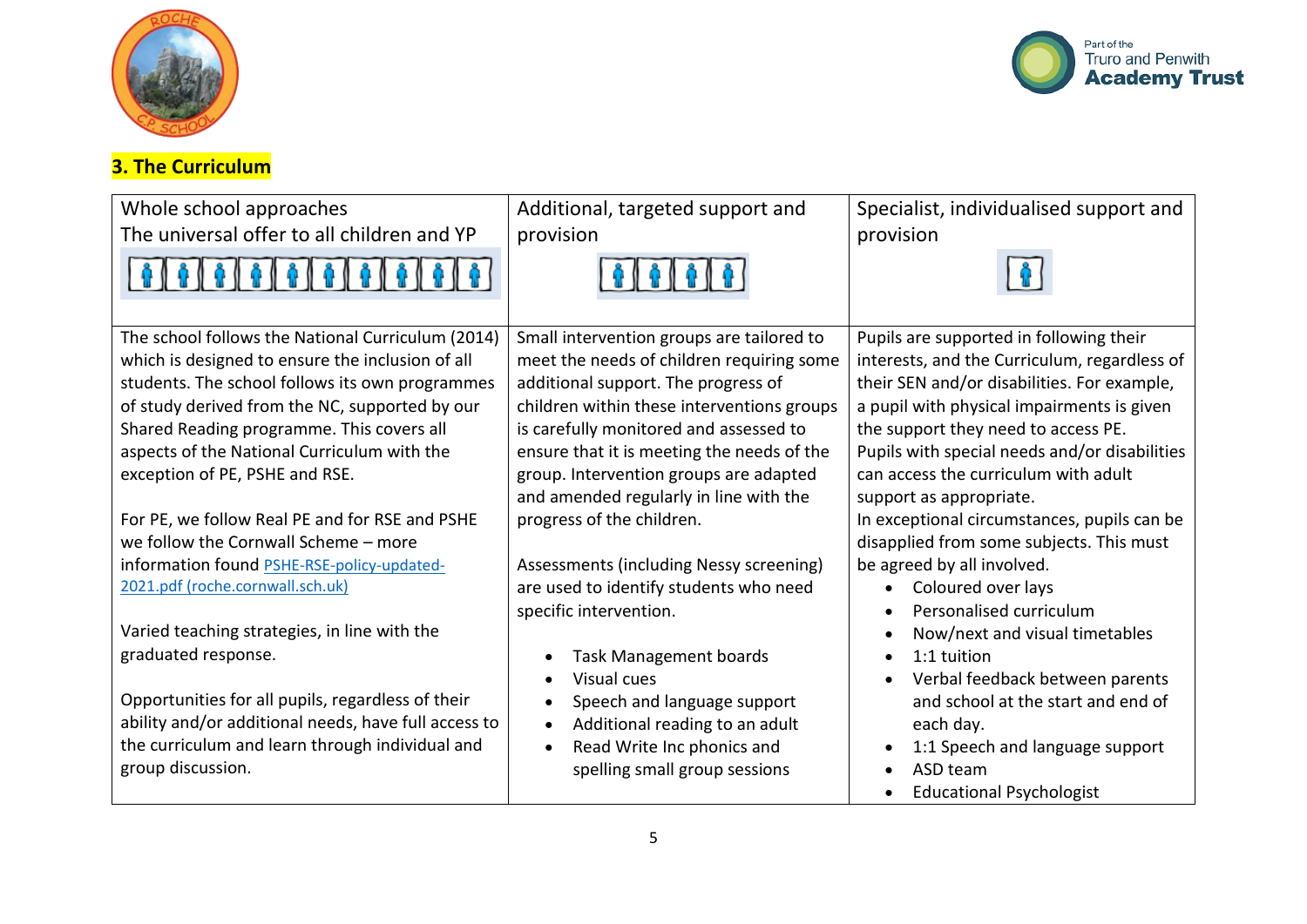



| · Opportunities to work independently.<br>• Effective live feedback is used to move pupils on<br>in their learning.<br>• Structured routines are followed.<br>• The curriculum is differentiated in the planning<br>and the outcomes.<br>• Areas of the curriculum are linked through a<br>topic approach.<br>• Skills are developed through a creative<br>curriculum.<br>. Opportunities for reflection on work by all i.e.<br>knowledge organisers, floor books.<br>• All classes well supported by teaching assistants<br>for both academic and emotional needs.<br>• Teaching assistants model and explain<br>effectively.<br>• Class teachers effectively utilise teaching<br>assistants to provide targeted support when<br>needed and then withdraw to promote<br>independent skills.<br>• RWI phonics and spelling<br>• Visual timetables used in all classes | Specific Intervention groups,<br>$\bullet$<br>including White Rose Maths<br>Use of assisted technology to<br>record written work<br>Sensory breaks to allow effective<br>engagement with learning. | Dyslexia service<br>Additional Sensory input in<br>collaboration with the Occupational<br>Therapy service/EP<br>Service/Outreach Service<br>Relevant assessments available to<br>determine specific provision.eg.<br>dyslexia/motor<br>coordination/speech and language<br>1:1 RWI support<br>1:1 Precision Teach support<br>1:1 Maths intervention (White Rose<br>Maths) |
|-----------------------------------------------------------------------------------------------------------------------------------------------------------------------------------------------------------------------------------------------------------------------------------------------------------------------------------------------------------------------------------------------------------------------------------------------------------------------------------------------------------------------------------------------------------------------------------------------------------------------------------------------------------------------------------------------------------------------------------------------------------------------------------------------------------------------------------------------------------------------|----------------------------------------------------------------------------------------------------------------------------------------------------------------------------------------------------|---------------------------------------------------------------------------------------------------------------------------------------------------------------------------------------------------------------------------------------------------------------------------------------------------------------------------------------------------------------------------|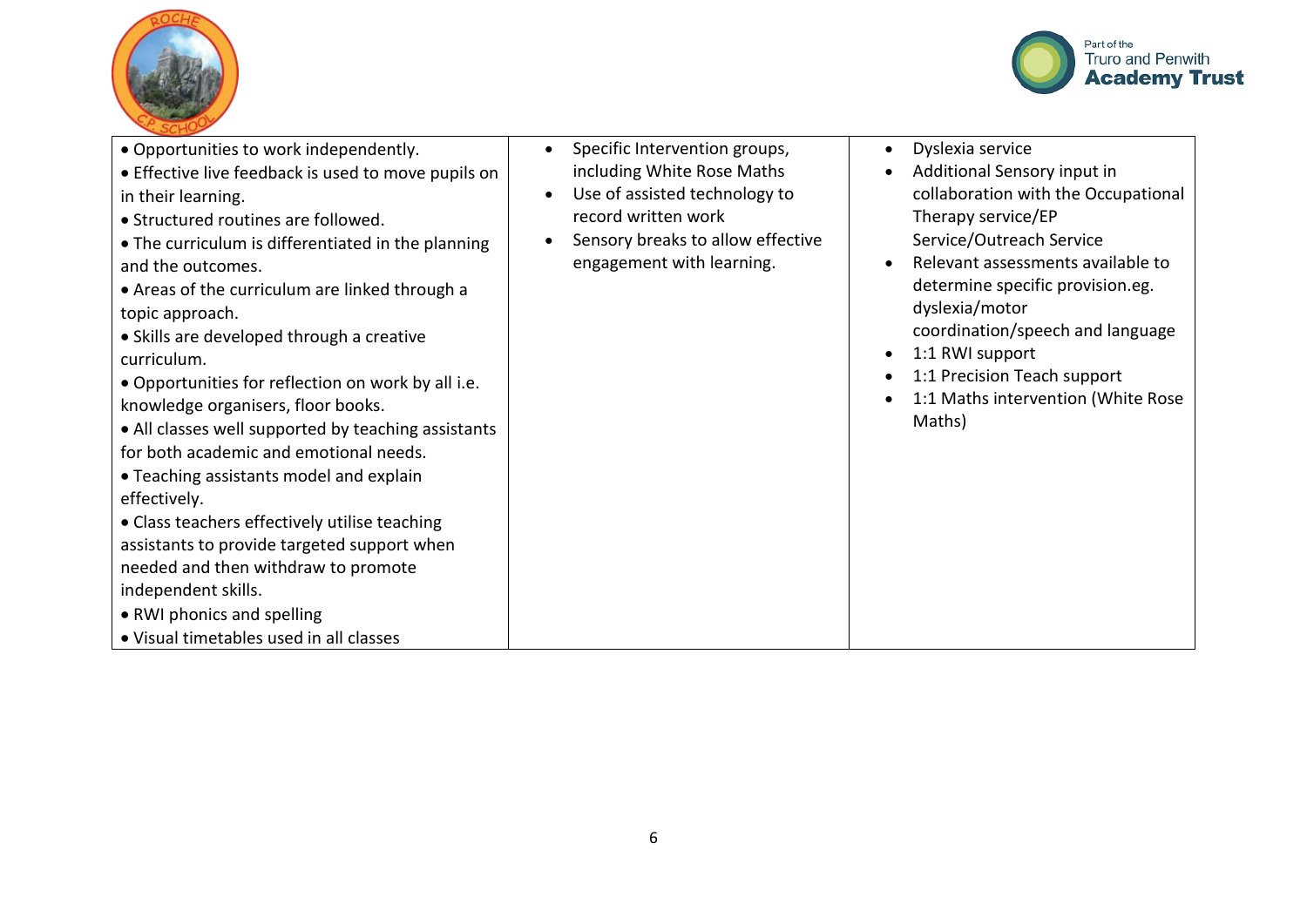



# **4. Teaching and Learning**

| Whole school approaches                                                                                                                                                                                                                                                                                                                                                                                                                                                                                                                                                              | Additional, targeted support and                                                                                                                                                                                                                                                                                                                                                                                                                                                                                                    | Specialist, individualised support                                                                                                                                                                                                                                                                                                                                                                                                                                                                                                                                                                               |
|--------------------------------------------------------------------------------------------------------------------------------------------------------------------------------------------------------------------------------------------------------------------------------------------------------------------------------------------------------------------------------------------------------------------------------------------------------------------------------------------------------------------------------------------------------------------------------------|-------------------------------------------------------------------------------------------------------------------------------------------------------------------------------------------------------------------------------------------------------------------------------------------------------------------------------------------------------------------------------------------------------------------------------------------------------------------------------------------------------------------------------------|------------------------------------------------------------------------------------------------------------------------------------------------------------------------------------------------------------------------------------------------------------------------------------------------------------------------------------------------------------------------------------------------------------------------------------------------------------------------------------------------------------------------------------------------------------------------------------------------------------------|
| The universal offer to all children and YP                                                                                                                                                                                                                                                                                                                                                                                                                                                                                                                                           | provision                                                                                                                                                                                                                                                                                                                                                                                                                                                                                                                           | and provision                                                                                                                                                                                                                                                                                                                                                                                                                                                                                                                                                                                                    |
|                                                                                                                                                                                                                                                                                                                                                                                                                                                                                                                                                                                      |                                                                                                                                                                                                                                                                                                                                                                                                                                                                                                                                     |                                                                                                                                                                                                                                                                                                                                                                                                                                                                                                                                                                                                                  |
| Lessons are carefully planned to include clear<br>stages, regular progress check and differentiated<br>learning styles.<br>. Quality Feedback with a focus on instant,<br>formative feedback.<br>• Working Walls<br>• Access to learning support materials - 100<br>squares, phonics mats etc.<br>• Visual Timetable<br>• Teacher, Adult support and child position in<br>class. (for example on carpet/nearer to the board<br>etc.)<br>. Whole Class behaviour strategy, including<br>positive reinforcement<br>• Shared reading<br>. Read Write Inc lessons (whole school, phonics | Class teachers and teaching assistants<br>share information and lesson plans to<br>ensure that students with SEND have<br>targeted support and provision. Teaching<br>assistants or the class teacher work with<br>small groups to:<br>Pre teach/re teach<br><b>Additional RWI intervention</b><br>Additional literacy/numeracy<br>intervention specific to need<br>Speech and Language therapy<br>intervention<br>TA's available for additional reading<br>opportunities-to aid children<br>achieve 'expected 3 reads per<br>week' | Personalised and highly differentiated<br>work is provided enabling independent<br>learning.<br>• One-to-one support is in place for<br>students who need more intensive<br>support, e.g. for those with physical<br>disabilities, sensory loss, speech and<br>language difficulties, autism, severe<br>literacy difficulties/dyslexia etc.<br>• 1:1 interventions i.e. precision teach<br>• Personalised visual timetable for<br>learning and intimate care needs<br>• Outreach from special schools and<br>support services for advice on teaching<br>and learning. i.e. Educational psychologist,<br>ASD team |
| or spellings depending on ability)<br>• Self and Peer assessment built into learning<br>• Effective and higher level questioning evident                                                                                                                                                                                                                                                                                                                                                                                                                                             | If the class teacher is working with a small<br>group the Higher Level Teaching assistant                                                                                                                                                                                                                                                                                                                                                                                                                                           | • Speech and language therapy service<br>and specialist TA support<br>• Autism Champion                                                                                                                                                                                                                                                                                                                                                                                                                                                                                                                          |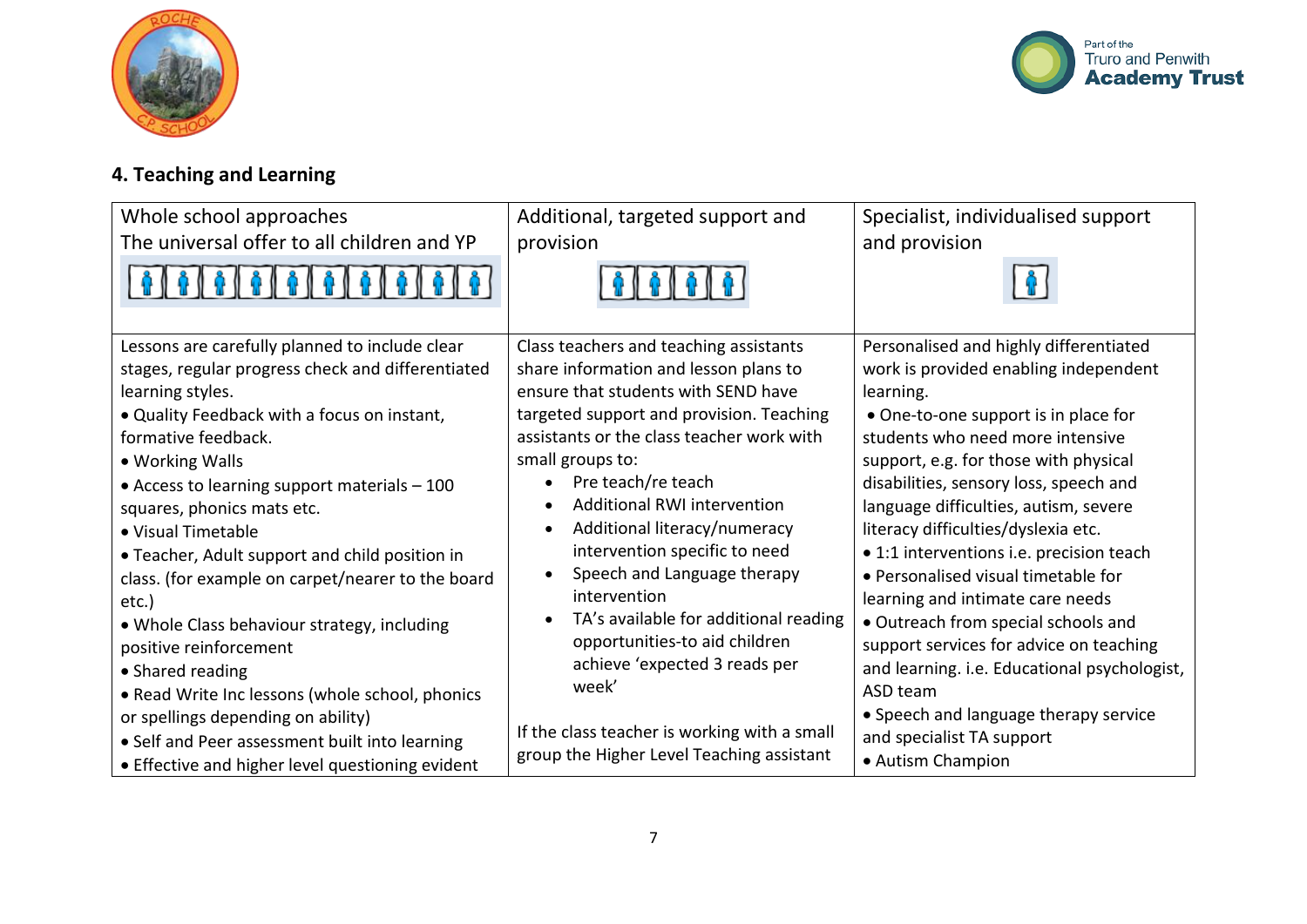



| • Super learning days held addressing aspirations        | supports the class with tasks already set by | • Special examination arrangements are       |
|----------------------------------------------------------|----------------------------------------------|----------------------------------------------|
| and the wider curriculum                                 | the teacher.                                 | put in place for internal and external tests |
| • Regular trips for each class (restrictions             | Independent learning is promoted at all      | and examinations (readers, scribes etc)      |
| allowing)                                                | times and is supported by the use of         |                                              |
| Alternative ways of recording are used e.g.<br>$\bullet$ | technology such as Laptops, IPads, Digital   | SEND training given to all staff working     |
| photos, TA assessment, video, auditory                   | Microphones, Nessy, etc.                     | with specific children.                      |
| etc.                                                     |                                              |                                              |
| Learning objectives are presented and<br>$\bullet$       |                                              |                                              |
| referred to during each lesson.                          |                                              |                                              |

# **5. Self – help skills and independence**

| Whole school approaches<br>The universal offer to all children and YP | Additional, targeted support and<br>provision | Specialist, individualised support<br>and provision |
|-----------------------------------------------------------------------|-----------------------------------------------|-----------------------------------------------------|
|                                                                       |                                               |                                                     |
|                                                                       |                                               |                                                     |
|                                                                       |                                               |                                                     |
| Pupils are encouraged to be independent learners                      | Where teaching assistants are in the          | Teaching Assistant working one-to one               |
| by firstly having a go, and then asking a friend to                   | classroom they facilitate independence.       | with pupils encourage them to be specific           |
| help before finally asking the teacher.                               |                                               | about what they need help with, along               |
|                                                                       | Pupils have personalised equipment to         | with asking them what they have done                |
| Each classroom is equipped with resources to                          | help them learn such as timers, overlays      | already to find the help for themselves e.g.        |
| help pupils e.g. dictionaries, maths resources,                       | etc.                                          | asked peers, checked visual time-table.             |
| highlighters etc. which promote independence.                         |                                               | Additional support is shared to build               |
|                                                                       | Children have access to visual timetables,    | resilience in pupils so that they have self-        |
| Learning walls are regularly updated and changed                      | prompts, time out cards etc.                  | coping strategies when and if the teaching          |
| to reflect the current work which enables pupils                      |                                               | assistant is absent.                                |
| to use this to help them with their work.                             | Use of ICT including iPads and laptops.       |                                                     |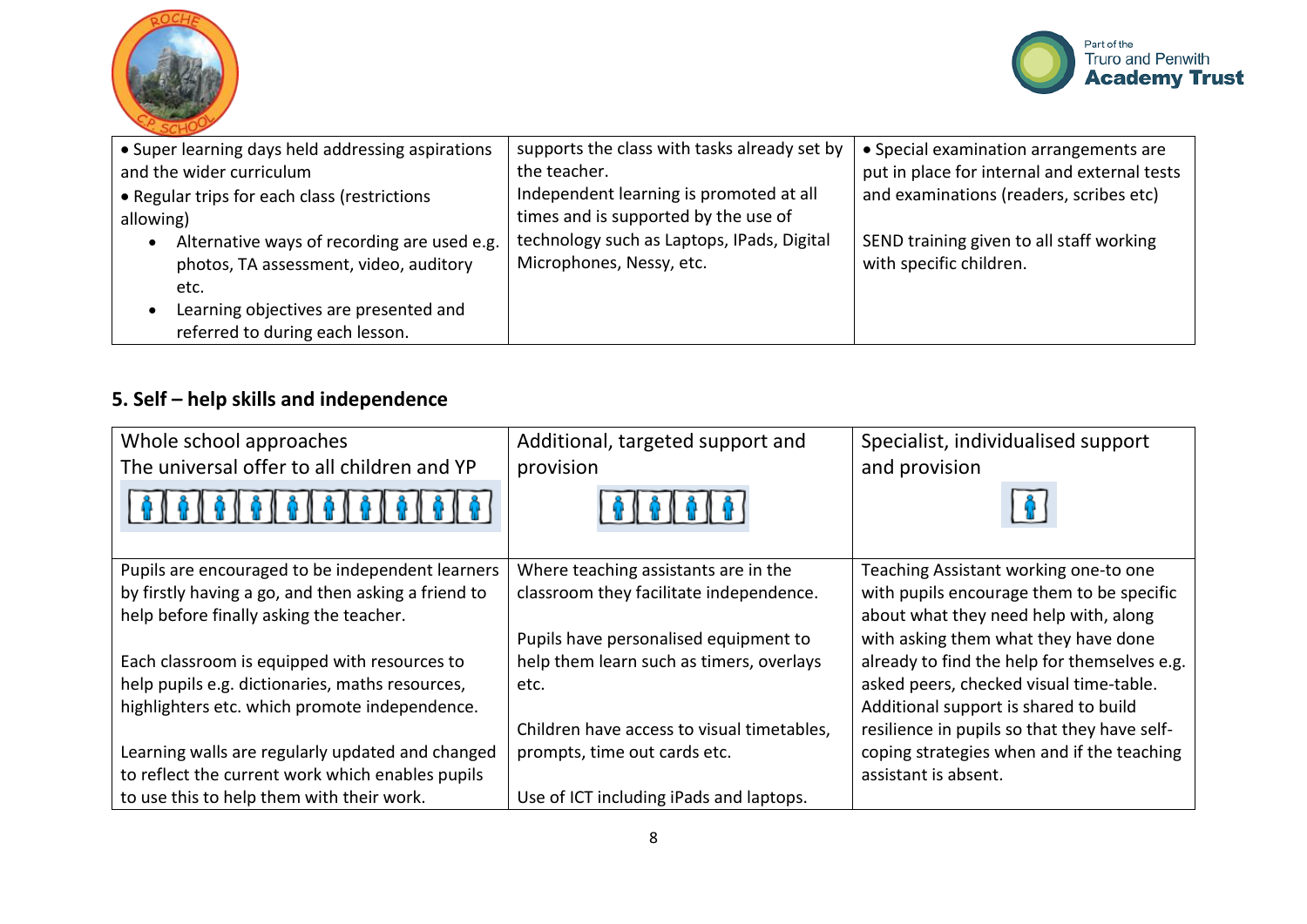



|                                      | Personalised task boards and timetables     |
|--------------------------------------|---------------------------------------------|
| Small group interventions with clear | are in place to support independence.       |
| success criteria.                    | 1:1 Intimate care is provided in such a way |
|                                      | that supports and promotes independence     |
|                                      | (see Intimate Care Policy)                  |
|                                      | Referrals to external agencies i.e. school  |
|                                      | nursing service.                            |

# **6. Health, wellbeing and emotional support**

| Whole school approaches                              | Additional, targeted support and   | Specialist, individualised support and   |
|------------------------------------------------------|------------------------------------|------------------------------------------|
| The universal offer to all children and YP           | provision                          | provision                                |
| 0   0   0   0   0   0   0   0                        |                                    |                                          |
| PSHE lessons include all pupils. The school follows  | Time limited and monitored groups  | TACs, and SEND reviews are supported by  |
| the Cornwall PSHE curriculum, and we have a          | address:                           | a range of agencies including the school |
| PSHE policy: PSHE-RSE-policy-updated-2021.pdf        | • Self-esteem                      | nurse.                                   |
| (roche.cornwall.sch.uk)                              | • Social Skills                    |                                          |
|                                                      | $\bullet$ Life Skills              | Additional support for students can be   |
| Displays throughout school promote children's        | • Behaviour and anger management.  | requested from:                          |
| achievements, British Values and Wellbeing.          |                                    | $\bullet$ CAMHS                          |
|                                                      | Group sensory/movement breaks      | • Early Help Hub                         |
| Student issues are dealt with by trained staff, as   |                                    | • Dreadnought                            |
| they arrive. All staff are trained in attachment and | Risk assessments are carried out.  | • Penhaligon's Friends, etc.             |
| emotion coaching.                                    |                                    |                                          |
|                                                      | Vulnerable pupils lunch time group | Pupils with specific medical conditions  |
|                                                      | (restrictions allowing).           | have individual health care plans.       |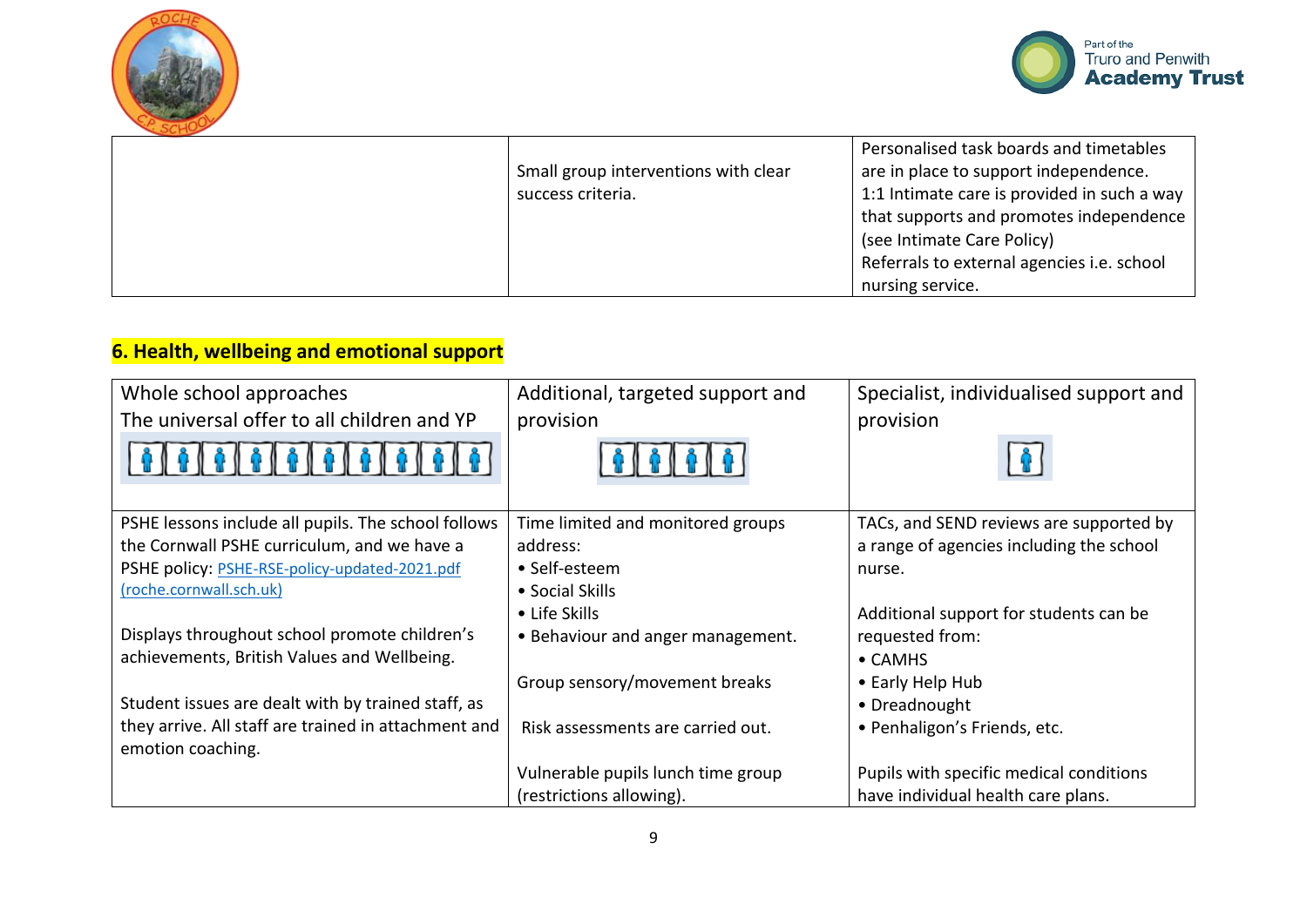



| Whole school assemblies incorporate PSHE,           | Meet & Greet<br>$\bullet$                     |
|-----------------------------------------------------|-----------------------------------------------|
| British Values and Wellbeing. (restrictions         | Individual sensory breaks<br>$\bullet$        |
| allowing)                                           | Visual Cues/individualised<br>$\bullet$       |
|                                                     | emotional support                             |
| Bereavement counselling is available.               | Individual behaviour plans.<br>$\bullet$      |
|                                                     | Individual safety plans and risk<br>$\bullet$ |
| Risk assessments are carried out.                   | assessments in place.                         |
|                                                     |                                               |
| Designated Safeguarding Officer.                    | 1:1 work for identified pupils with a trained |
|                                                     | Trauma Informed Schools practitioner.         |
| Daily P.E. lessons highlight mental health benefits |                                               |
| of exercise.                                        | All staff in classes with pupils who have     |
|                                                     | medical conditions i.e. diabetes, receive     |
|                                                     | appropriate training.                         |

# **7. Social Interaction Opportunities**

| Whole school approaches                                                      | Additional, targeted support and                                                    | Specialist, individualised support                                                  |
|------------------------------------------------------------------------------|-------------------------------------------------------------------------------------|-------------------------------------------------------------------------------------|
| The universal offer to all children and YP                                   | provision                                                                           | and provision                                                                       |
|                                                                              |                                                                                     |                                                                                     |
| All pupils have opportunities for social<br>interaction, regardless of need. | Teaching Assistants provide opportunities<br>for social interaction within specific | Teaching Assistants provide specific<br>opportunities to develop social interaction |
| All children attend whole school trips/visits and                            | groups.                                                                             | skills.                                                                             |
| shared experiences                                                           |                                                                                     |                                                                                     |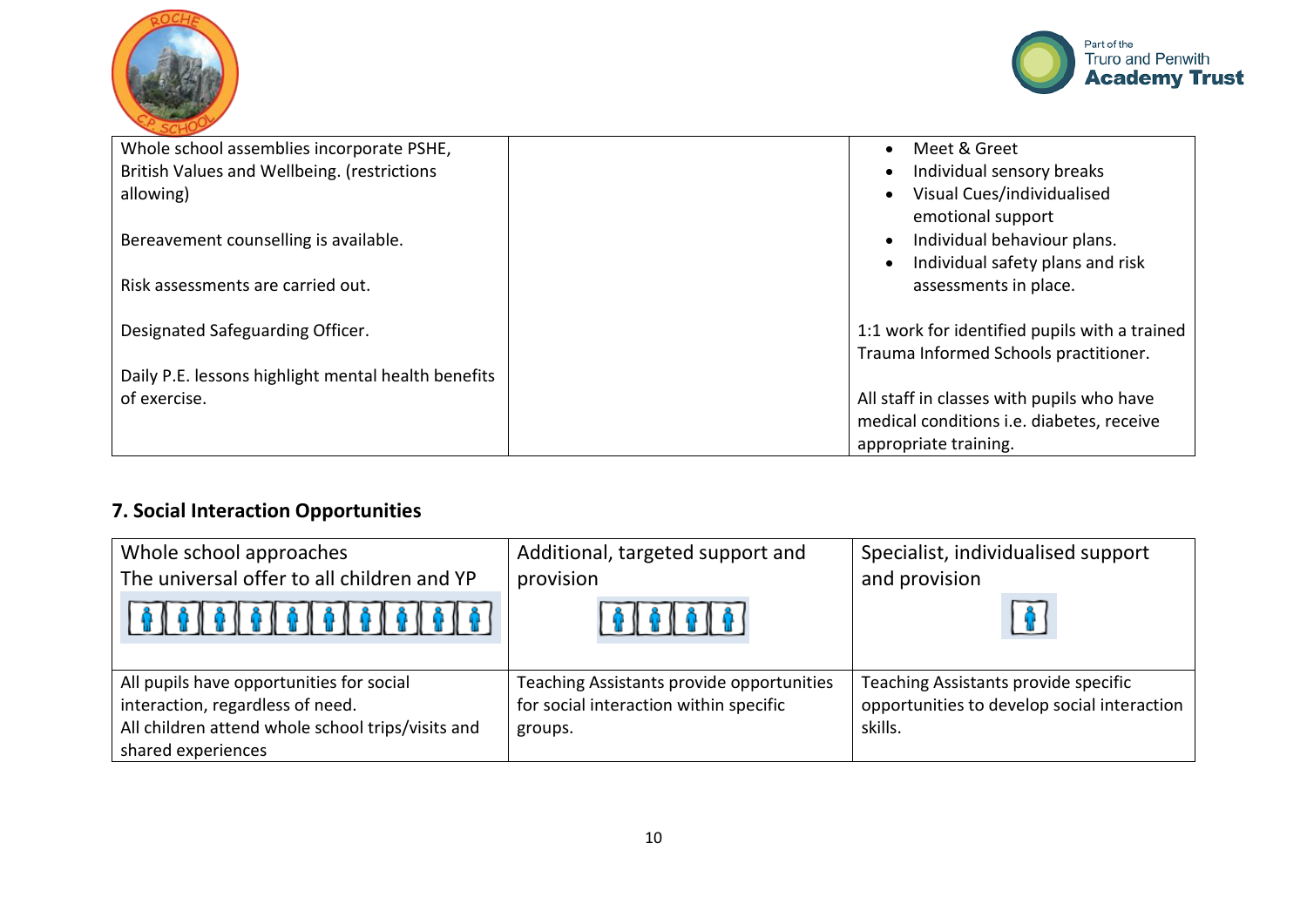



| All children take part in whole school/merged        | Group work with trained Trauma Informed    | Pupils individually supported by TAs to     |
|------------------------------------------------------|--------------------------------------------|---------------------------------------------|
| theme week activities, such as super learning        | Schools practitioner focusing on social    | enable their attendance at after school     |
| days (restrictions allowing)                         | skills for identified pupils.              | clubs.                                      |
| TA support through classroom activities/             |                                            |                                             |
| questioning                                          | Supervised lunch and break times.          | Teaching Assistants use social stories with |
| Wide range of extra-curricular activities, including |                                            | individual children.                        |
| mixed year groups. (Restrictions allowing).          | Vulnerable pupils lunch time club provides |                                             |
| Combined class break and lunch times                 | a safe space for building social skills    | Individual Speech and Language sessions.    |
| (restrictions allowing).                             | (restrictions allowing).                   |                                             |
| Breakfast club                                       |                                            | 1:1 lunch and break time supervision        |
|                                                      |                                            | where required.                             |

# **8. The physical environment (accessibility, safety and positive learning environment).**

| Whole school approaches<br>The universal offer to all children and YP                                                                                                                                                                                                                                                                                                                         | Additional, targeted support and<br>provision                                                                                                                                                                                                                                                                               | Specialist, individualised support<br>and provision                                                                                                                                                                                                                             |
|-----------------------------------------------------------------------------------------------------------------------------------------------------------------------------------------------------------------------------------------------------------------------------------------------------------------------------------------------------------------------------------------------|-----------------------------------------------------------------------------------------------------------------------------------------------------------------------------------------------------------------------------------------------------------------------------------------------------------------------------|---------------------------------------------------------------------------------------------------------------------------------------------------------------------------------------------------------------------------------------------------------------------------------|
|                                                                                                                                                                                                                                                                                                                                                                                               | 0.616161                                                                                                                                                                                                                                                                                                                    |                                                                                                                                                                                                                                                                                 |
| All areas of the school are accessible to everyone<br>including those students with SEND.<br>Students feel safe and in an environment where<br>bullying is absolutely minimal and dealt with<br>effectively.<br>There is a Designated Safeguarding Officer (and<br>deputies) and a named 'Child in care' teacher.<br>All areas of the school are uplifting, positive and<br>support learning. | Non-slip, non-breakable equipment is<br>available in practical lessons.<br>Larger toilet available including wheelchair<br>access toilet and changing facilities, as well<br>as a wet room with shower.<br>A variety of different chairs and tables<br>available to ensure pupils work at the<br>correct height / position. | Accessibility Policy.<br>Specialist equipment, such as adapted<br>chairs or writing slopes, enables students<br>to be independent.<br>Classrooms, corridors and the hall are<br>accessible for pupils with sensory needs.<br>Liaison with external professionals takes<br>place |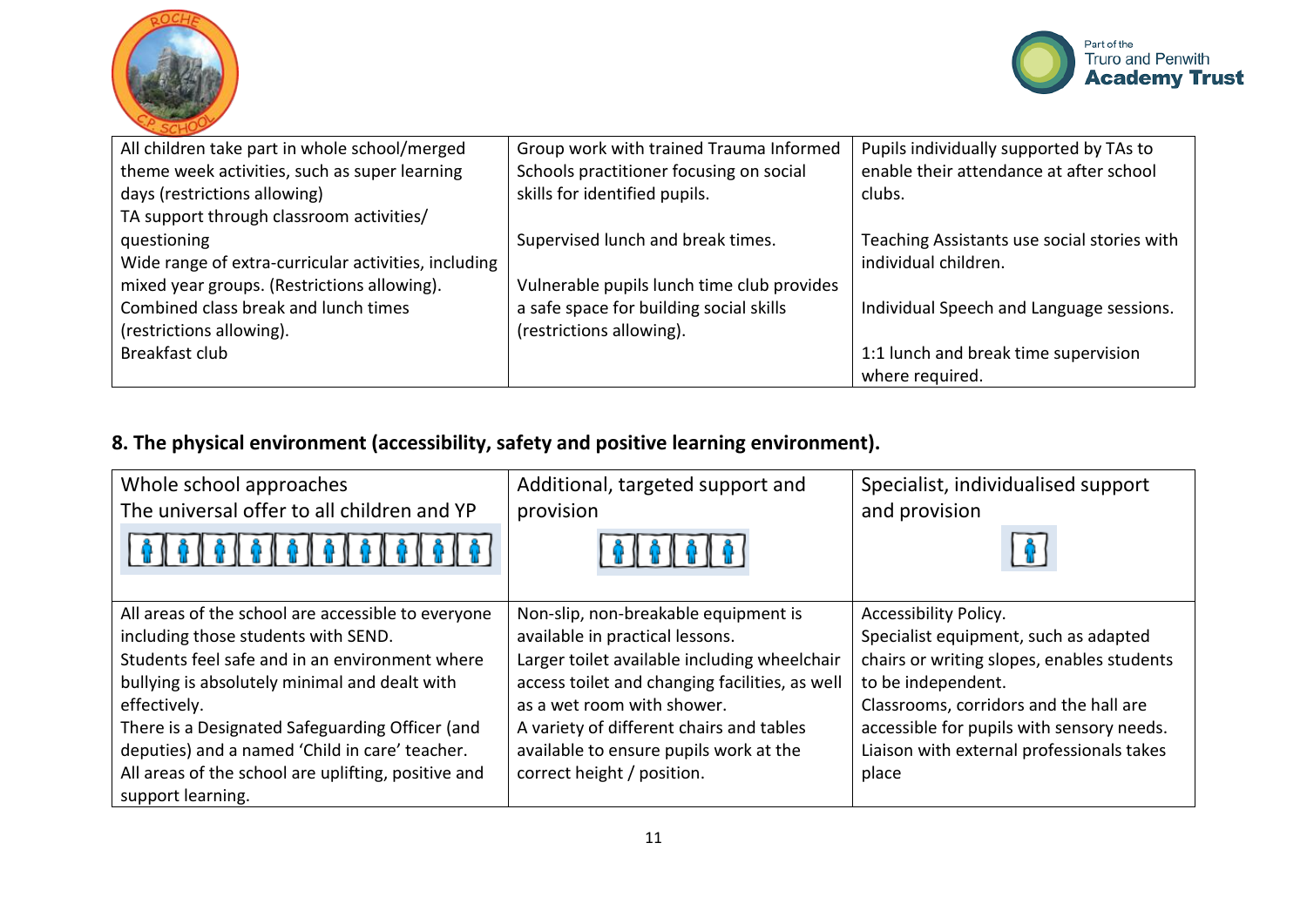



| Teachers focus on rewarding good behaviour to<br>promote a positive learning environment.<br>Rewards and sanctions systems are robust and<br>displayed within classrooms.<br>All staff are First Aid trained. | There are named adults who are 'team<br>teach' trained.<br>Equality and Diversity policy is in place<br>Management of medical needs e.g.<br>Epilepsy, Diabetes and allergies. is led by<br>trained staff and liaison with medical | Care plans written with medical<br>specialists. |
|---------------------------------------------------------------------------------------------------------------------------------------------------------------------------------------------------------------|-----------------------------------------------------------------------------------------------------------------------------------------------------------------------------------------------------------------------------------|-------------------------------------------------|
| Risk assessments are regularly carried out.<br>Every class has: word walls, spelling mats, visual                                                                                                             | professionals                                                                                                                                                                                                                     |                                                 |
| timetables, colour coded displays, number lines,                                                                                                                                                              | Rooms/spaces available for intervention                                                                                                                                                                                           |                                                 |
| Numicon, Place Value counters                                                                                                                                                                                 | Sensory room available.                                                                                                                                                                                                           |                                                 |
| Children have access to whiteboards, kindles and                                                                                                                                                              |                                                                                                                                                                                                                                   |                                                 |
| laptops                                                                                                                                                                                                       |                                                                                                                                                                                                                                   |                                                 |
| Working Walls in the classroom assist learning                                                                                                                                                                |                                                                                                                                                                                                                                   |                                                 |
| and encourage interaction.                                                                                                                                                                                    |                                                                                                                                                                                                                                   |                                                 |
| Flexible learning – inside and outside                                                                                                                                                                        |                                                                                                                                                                                                                                   |                                                 |
| Book corners in classrooms                                                                                                                                                                                    |                                                                                                                                                                                                                                   |                                                 |
| Drinking water available in all classrooms                                                                                                                                                                    |                                                                                                                                                                                                                                   |                                                 |
| Library                                                                                                                                                                                                       |                                                                                                                                                                                                                                   |                                                 |
| Areas of the playground designated for different                                                                                                                                                              |                                                                                                                                                                                                                                   |                                                 |
| activities specifically during lunchtime.                                                                                                                                                                     |                                                                                                                                                                                                                                   |                                                 |
| (Restrictions allowing)                                                                                                                                                                                       |                                                                                                                                                                                                                                   |                                                 |
|                                                                                                                                                                                                               |                                                                                                                                                                                                                                   |                                                 |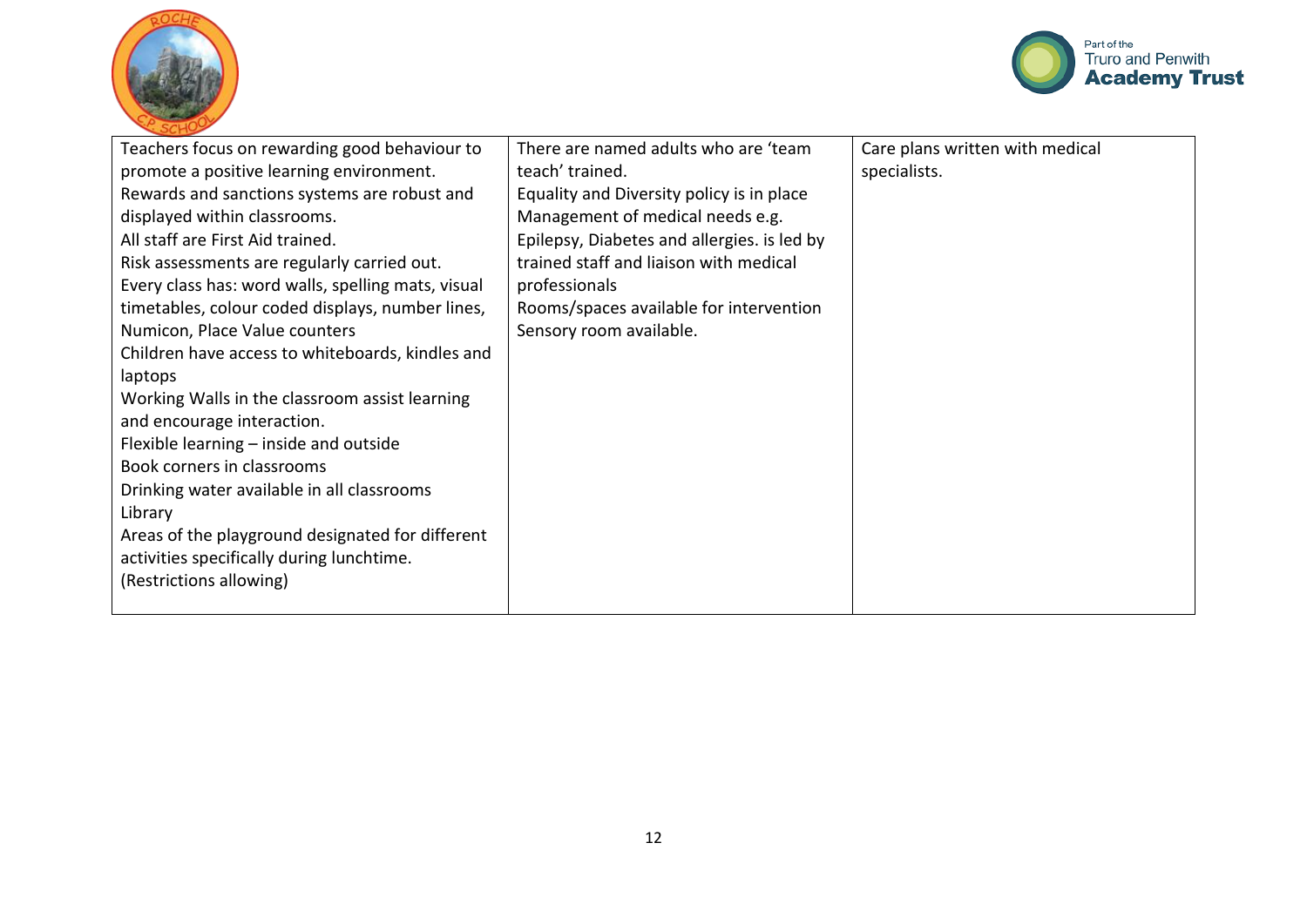



# **9. Transition from year to year and setting to setting**

| Whole school approaches                             | Additional, targeted support and           | Specialist, individualised support          |
|-----------------------------------------------------|--------------------------------------------|---------------------------------------------|
| The universal offer to all children and YP          | provision                                  | and provision                               |
| 0   0   0   0   0                                   |                                            |                                             |
| Meetings are held between the present and the       | Transition books with visual               | Annual reviews for EHCP pupils in key Year  |
| next class teacher at the end of the academic       | cues/photographs to promote positive       | groups (R, 5 and 6) have a focus around     |
| year.                                               | transition for small number of identified  | transition.                                 |
| There are strong links with the feeder Early Years  | pupils who may struggle with the           | Pupils have a structured and gradual        |
| Settings as well as the Secondary Schools in the    | transition.                                | transition package from setting to setting. |
| local area.                                         | Small group visits to secondary placements | This ensures that they are very familiar    |
| Pupils starting Reception, along with their         | (SEN taster days) (restrictions allowing). | with routines, key members of staff,        |
| parents, are invited to attend a number of          |                                            | running of the school day, environment      |
| transition sessions in the term before they start,  | A meeting with the SENDCO and class        | etc.                                        |
| as well as home visits and a staggered start to the | teacher is held to ensure that relevant    | • Early identification of 'key              |
| school year (restrictions allowing).                | information and detail is handed over.     | worker/mentor' to help build familiarity    |
| Year 6 pupils attend transition days at their       |                                            | (as required)                               |
| named secondary school (restrictions allowing).     |                                            | • Advice from other agencies to support     |
| All year groups have a transition week in their     |                                            | individual transition                       |
| new year group with their new class teacher and     |                                            | • Early support/CAF meetings                |
| teaching assistants in the summer term              |                                            |                                             |
| (restrictions allowing).                            |                                            |                                             |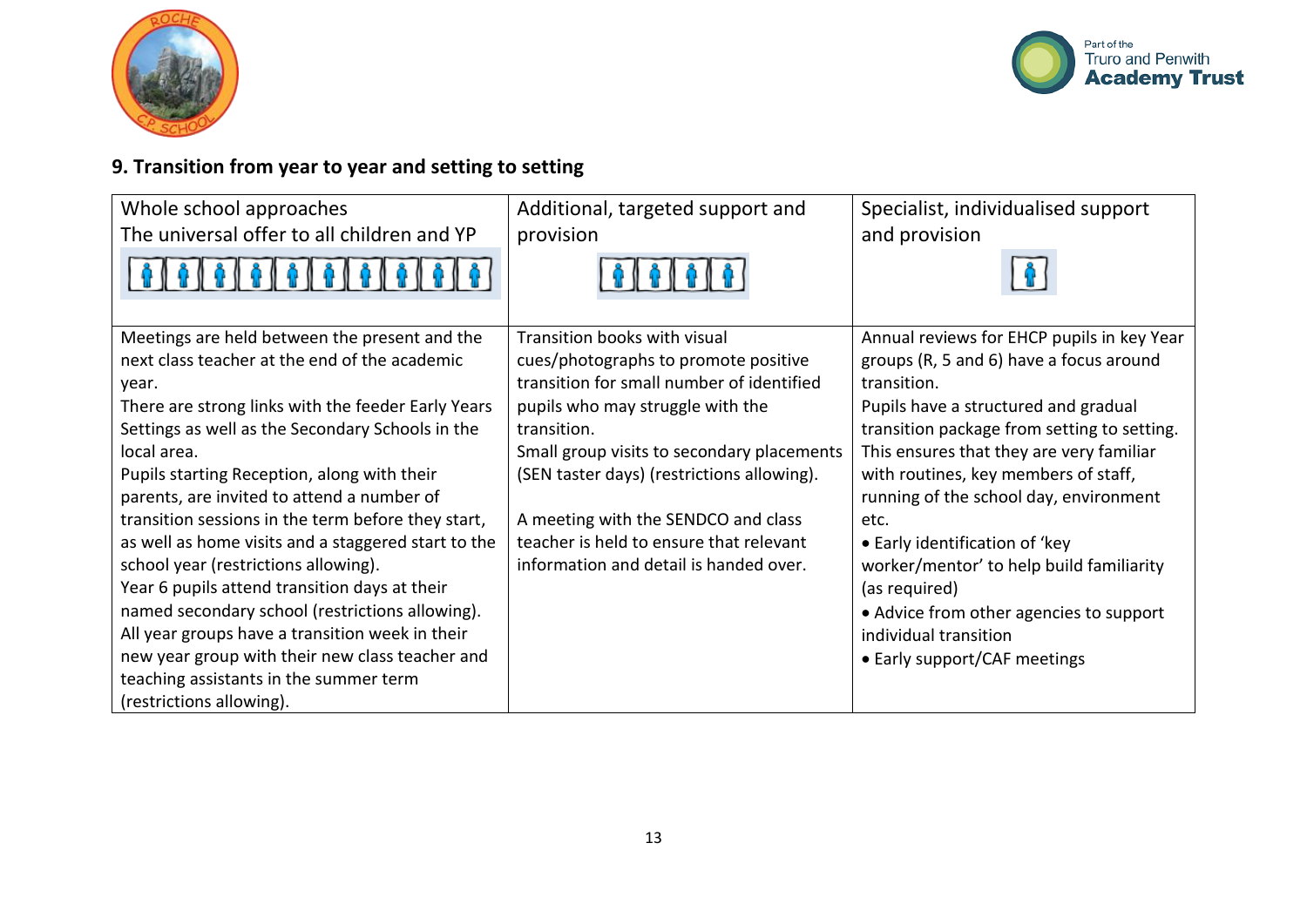



### **10. The SEND qualifications of, and SEND training attended by, our staff**

Staff continual professional development is key at Roche to ensure all staff can support and deliver the best provision for our SEND learners.

- We have a number of teaching assistants trained in delivering Speech & Language programmes planned by a Speech & Language Therapist.
- A teaching assistants are 'Team Teach' trained to safely support and isolate children demonstrating unsafe behaviour (these incidents are always recorded).
- All of our teaching assistants and teachers have had training in delivering Read, Write, Inc. spelling programme and those working in Year 3 and below are also trained to deliver Read, Write, Inc phonics.
- All our staff are trained in paediatric first aid, including administering Epipens, within school.
- All staff have received training on how to deliver 'Precision Teaching', an intervention aimed at supporting children who have a learning delay.
- Our SENDCO is a qualified 'Trauma Informed Schools' practitioner, an intervention aimed at supporting a child's emotional development.
- All of our teachers and teaching assistants have received training aimed at supporting those pupils who may have Autism.
- One of our teaching assistants is trained as an Autism Champion.
- The SENDCO has had training for working with children with Pathological Demand Avoidance.
- We have a teaching assistant trained in using Makaton, a language programme using signs and symbols to help pupils to communicate.
- We have a number of staff who are able to carry out intimate care needs as required by individual pupils according to their care plans.
- Our SENDCO is a trained Bereavement Champion.
- All of our teachers and teaching assistants have received training on Attachment and Emotion Coaching, a method of talking with children and young people to help them recognise, label and validate their own feelings.
- The SENDCO has completed the NASENCO qualification.
- A number of staff have received specialist diabetes training.
- All of our staff have up-to-date safeguarding training.
- Our SENDCO has received training from the Occupational Therapy service to support children with Sensory Processing problems.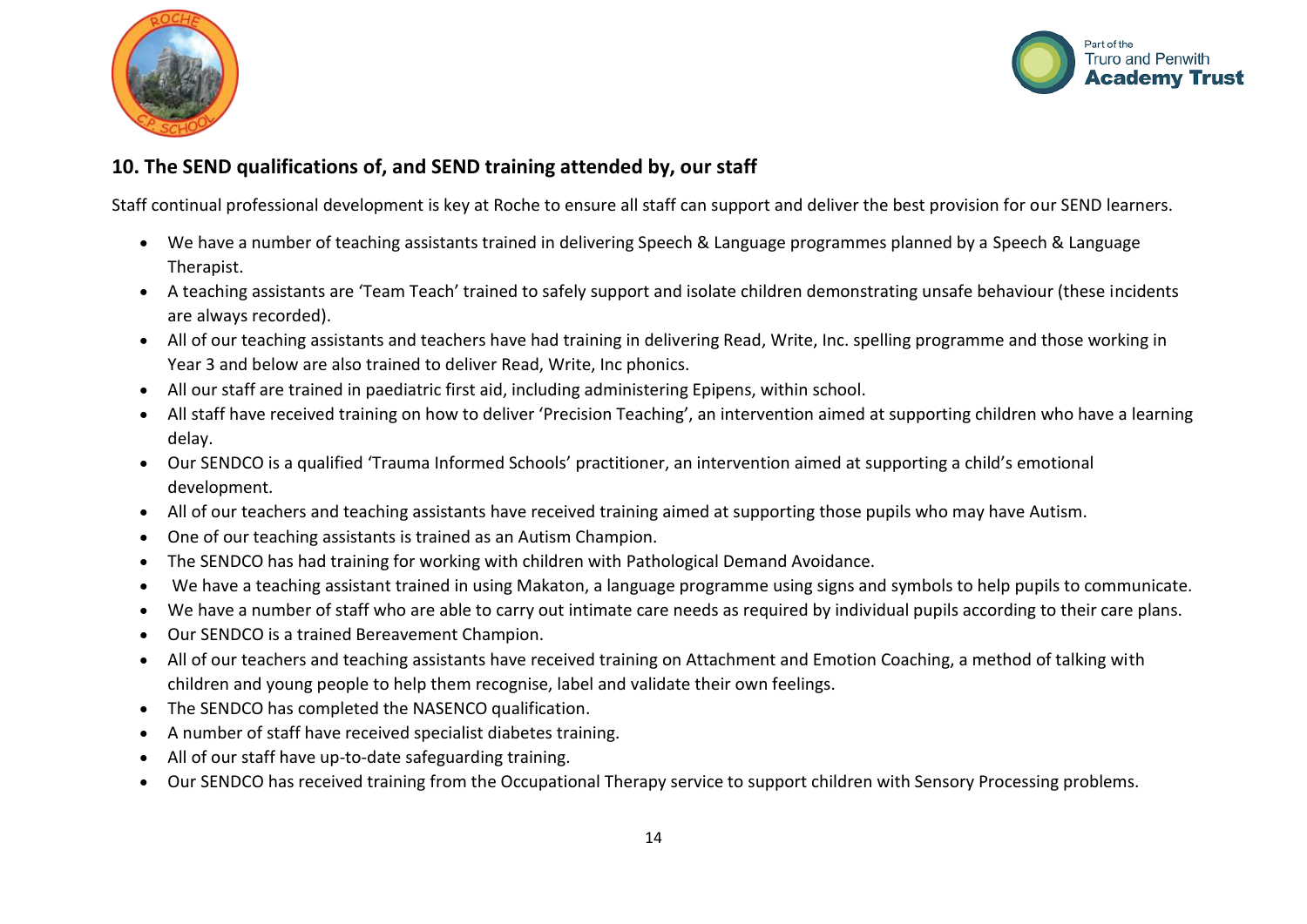



This year, we are receiving training to become a Dyslexia Friendly School.

### **11. Services and Organisations that we work with**

| Service/Organisation                  | What they do in brief                                           | <b>Contact Details</b>               |
|---------------------------------------|-----------------------------------------------------------------|--------------------------------------|
| Speech and Language Service           | Assess children with Speech and Language need and give          | Referral made by school.             |
|                                       | targets to work on in school and home.                          |                                      |
| ASD support team                      | The Autism Spectrum Team in Cornwall will play a                | Referral made by school.             |
|                                       | significant role in promoting the inclusion of young people     |                                      |
|                                       | with Autism and in supporting multi agency working to           |                                      |
|                                       | meet the needs of these young people and their families.        |                                      |
| <b>Educational Psychologist</b>       | An Educational Psychologist might become involved with          | Referral made by school.             |
|                                       | your child if they have difficulties with: learning, behaviour, |                                      |
|                                       | managing their feelings, getting on with others and             |                                      |
|                                       | communication. An Educational Psychologist will only            |                                      |
|                                       | become involved if the parent/carer's permission has been       |                                      |
|                                       | given.                                                          |                                      |
| <b>Cognition and Learning Service</b> | The Cognition and Learning Service supports schools and         | Jo Davidson                          |
|                                       | other settings in meeting the educational needs of learners     | cognitionandlearning@cornwall.gov.uk |
|                                       | with MLD (moderate/general learning difficulties) and SpLD      |                                      |
|                                       | (specific learning difficulties). The specific learning         |                                      |
|                                       | difficulties that the Cognition and Learning Service focus on   |                                      |
|                                       | are dyslexia and dyscalculia.                                   |                                      |
| <b>CAMHS</b>                          | The service helps children and young people deal with           | Referral made via school or GP       |
|                                       | emotional, behavioural or mental health issues.                 |                                      |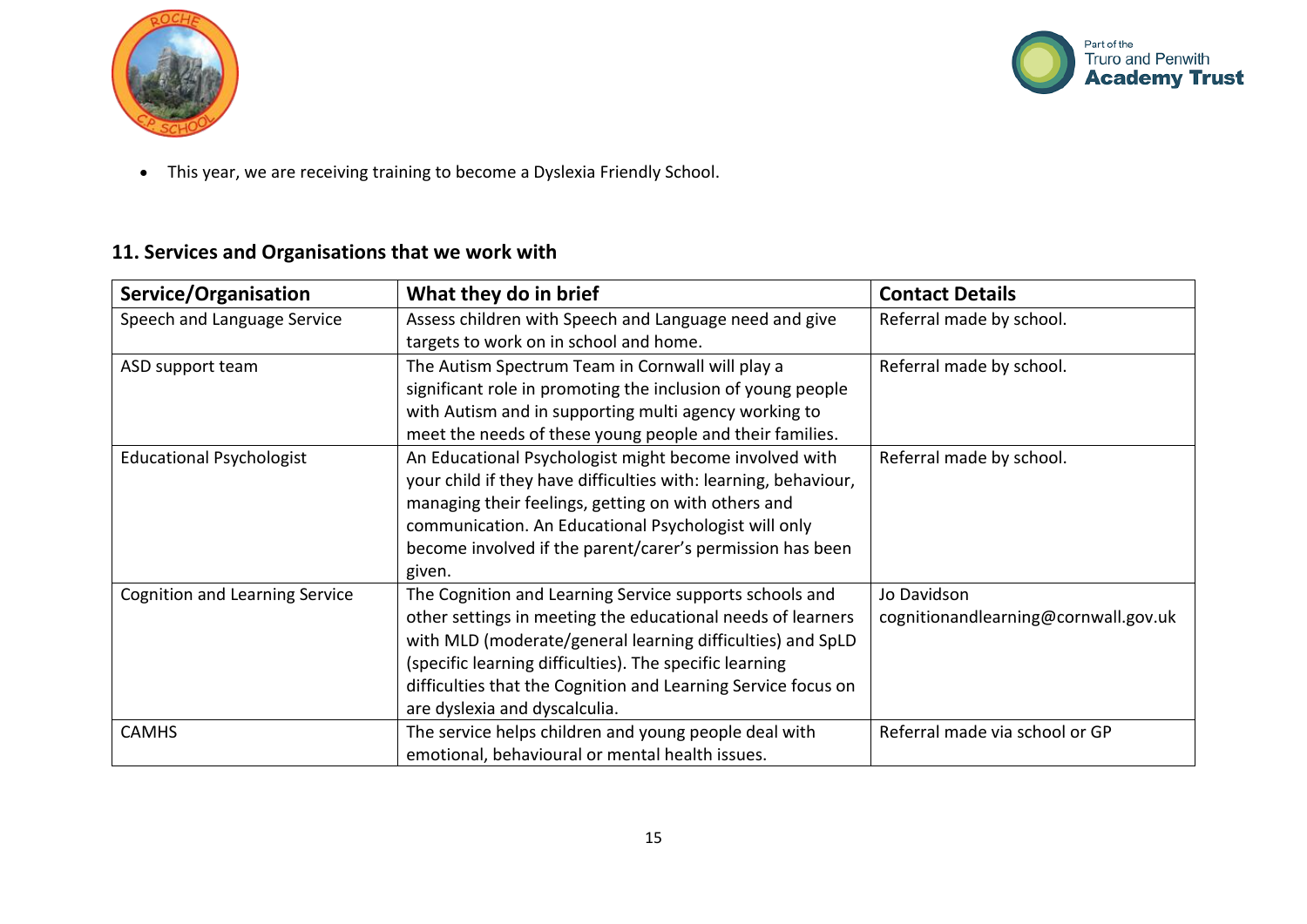



| <b>Medical professionals</b>       | GPs and Paediatricians work alongside the school as<br>appropriate.                                                                                                                                                                    | Referral made via GP                                                                                      |
|------------------------------------|----------------------------------------------------------------------------------------------------------------------------------------------------------------------------------------------------------------------------------------|-----------------------------------------------------------------------------------------------------------|
| Specialist School Outreach support | Developed to support the inclusion of pupils with complex,<br>severe or profound and multiple learning difficulties, aged<br>3-19 years, in local maintained mainstream schools and<br>Area Resource Bases.                            | Referral made by school                                                                                   |
| School nursing team                | School nurses provide confidential advice and health<br>information. This advice is available to young people, their<br>parents, carers and teachers. School nurses will help ensure<br>children and young people stay fit and healthy | Contact Early Help Hub on 01872<br>322277 or referral made by school                                      |
| Early Help Hub                     | The single point of access for council and community based<br>health Early Help services for children, young people and<br>families in Cornwall.                                                                                       | Referrals can be made through school<br>or by contacting:<br>earlyhelphub@cornwall.gov.uk 01872<br>322277 |
| <b>Occupational Therapy</b>        | Work with families and school staff, provide assessments<br>and support plans as required                                                                                                                                              | Referrals via school or GP                                                                                |

### **Answers to Frequently Asked Questions**

### 1. How does your school know if children/young people need extra help?

The class teachers and Senior Management Team regularly monitor progress of all children. If a child's progress stalls then specific support/interventions are put in place to aid the child's learning. We also believe in the importance of communication with parents/carers and if you have a concern, please contact the school. For any child on our Record of Need, we complete termly Assess, Plan, Do, Review meetings; please see our SEND policy for more information.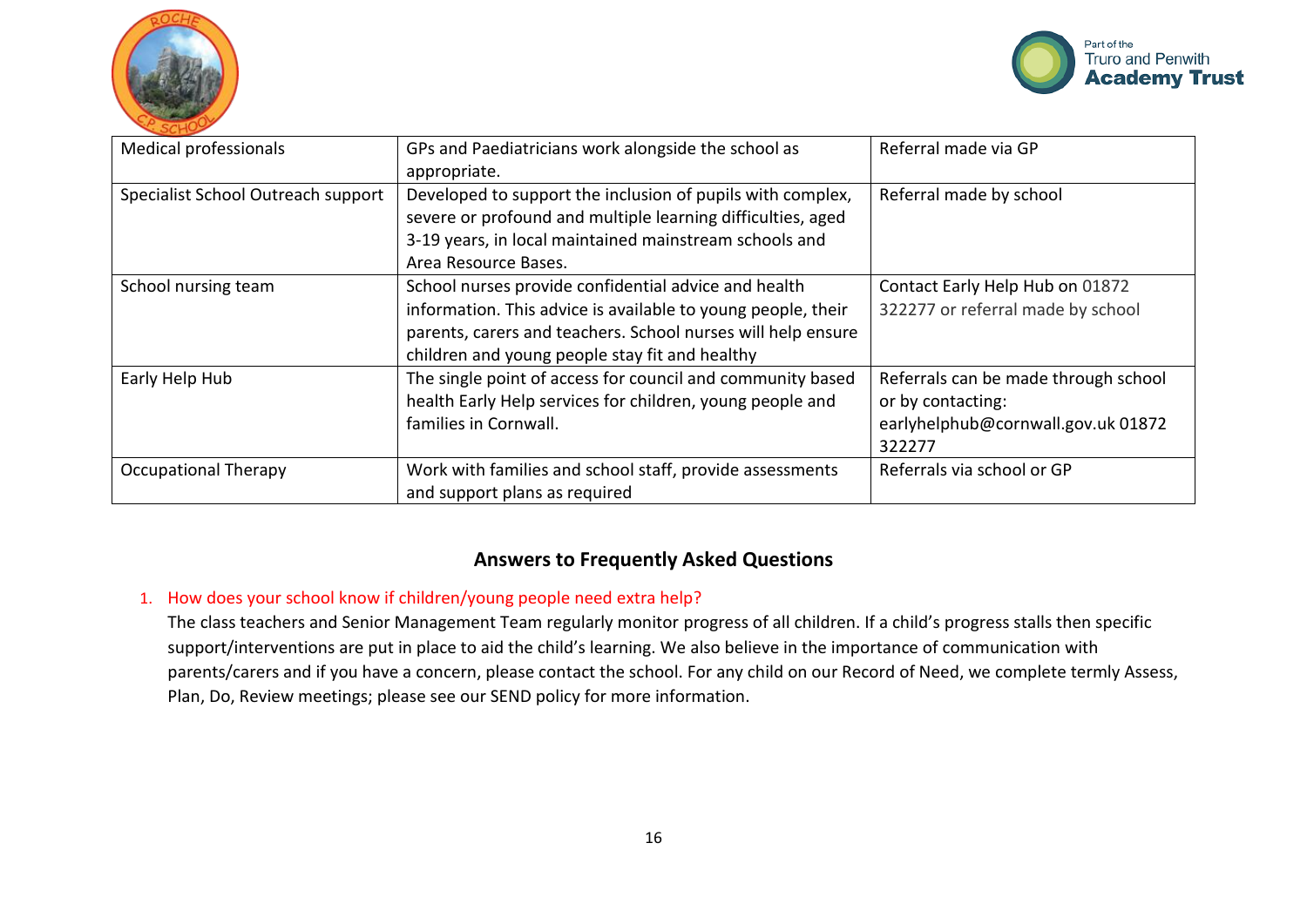



#### 2. What should I do if I think my child may have special educational needs?

In the first instance you are advised to talk to your child's teacher. Please contact the office to make an appointment. You can also talk to the SENDCO or member of the senior management team. We are all committed to ensuring your child is happy and making good progress.

### 3. Who is responsible for the progress and success of my child in school?

We believe that school and home working in partnership is the most effective way to ensure your child makes the most of the learning opportunities offered by Roche School. We ask that you support your child's homework by providing a suitable space for them to complete it, as well as ensuring that they read at least 3 times a week. In school, your child's class teacher has the day to day responsibility to ensure your child is making good progress. The teachers are supported by the SENDCO and external agencies when necessary.

### 4. How will the curriculum be matched to my child's needs?

Your child's teacher will ensure the work is matched to your child's needs – this is called differentiation. It may be the work is slightly different; there may be additional resources available or support from teaching assistants.

### 5. How will I know how my child is doing and how will you help me to support my child's learning?

Our school is committed to working in partnership with parents to ensure the best outcomes for your child. We strongly encourage you to attend the termly parent's consultation (restrictions allowing) and you are welcome to make an appointment at any time to see your child's teacher to discuss their progress.

#### 6. What support will there be for my child's overall wellbeing and safety?

All staff and governors at Roche School are committed to ensuring your child is safe, happy and thriving during their time with us. If you have any concerns please see your child's class teacher, Mrs Carlin or a member of the Senior Management Team. Please ensure you let us know if your child has any additional needs – medical, social or academic.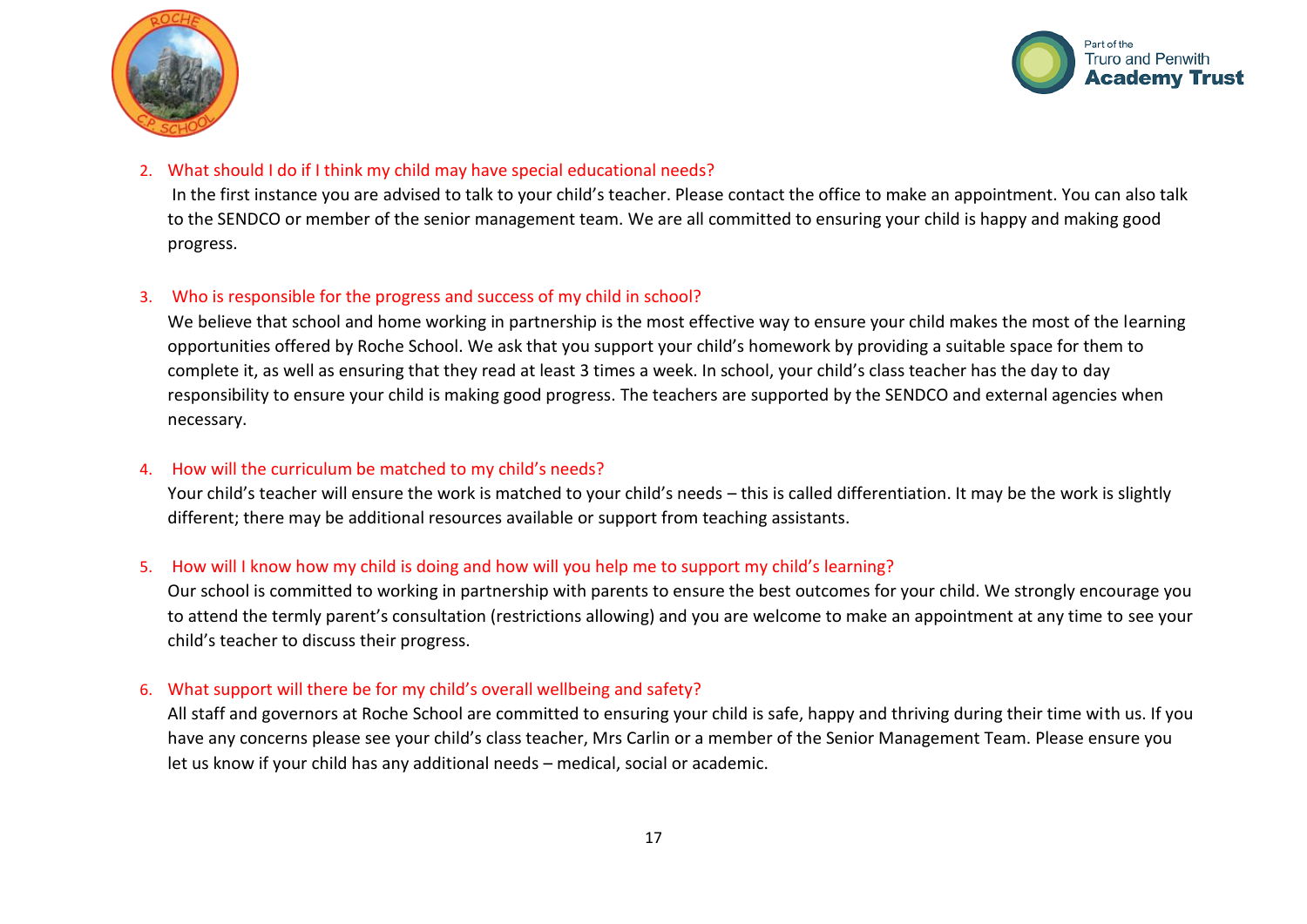



#### 7. What SEND training have the staff at school had or are having?

All staff receive SEND training as part of their continued professional development, through specific courses, work with agencies or as part of school staff meetings/in-service training days.

#### 8. How will my child be included in activities outside the classroom including school trips?

Class visits and trips are an integral part of our curriculum and all children are expected to attend if that is the plan for their class that day. Longer residential trips are also very valuable but incur a cost which means they can be attended at parent's discretion. The reason a child may not attend a trip is if they pose a threat to their own or other children's safety (the school reserves the right to refuse a place on a trip).

#### 9. How accessible is the school environment?

Roche school's environment is accessible with ramps or flat entry points to the buildings, specialised toileting facilities (including a wet room) and hand rails where needed (adaptations are made as necessary to accommodate specific needs)

#### 10. How will school prepare and support my child through the transition from class to class and beyond?

Roche school staff share academic and specific additional needs information at every point of transition, whether it is moving between year groups/key stages or from one intervention group to another. Upon leaving Roche to transition to another primary/secondary school, staff share the relevant information and make visits where necessary.

#### 11. Who can I contact for further information?

In the first instance you are advised to contact your child's teacher. Other staff in school who would be happy to help are Mrs Carlin (SENDCO) or a member of the Senior Management Team. We also have a governor with specific responsibility for Special Educational Needs and Disabilities, who can be contacted through the school office.

### 12. What should I do if I feel that the Local Offer is not being delivered or is not meeting my child's needs?

Please talk to Mrs Carlin (SENDCO) or Mr Jeremy Walden (Head teacher) if you have any concerns.